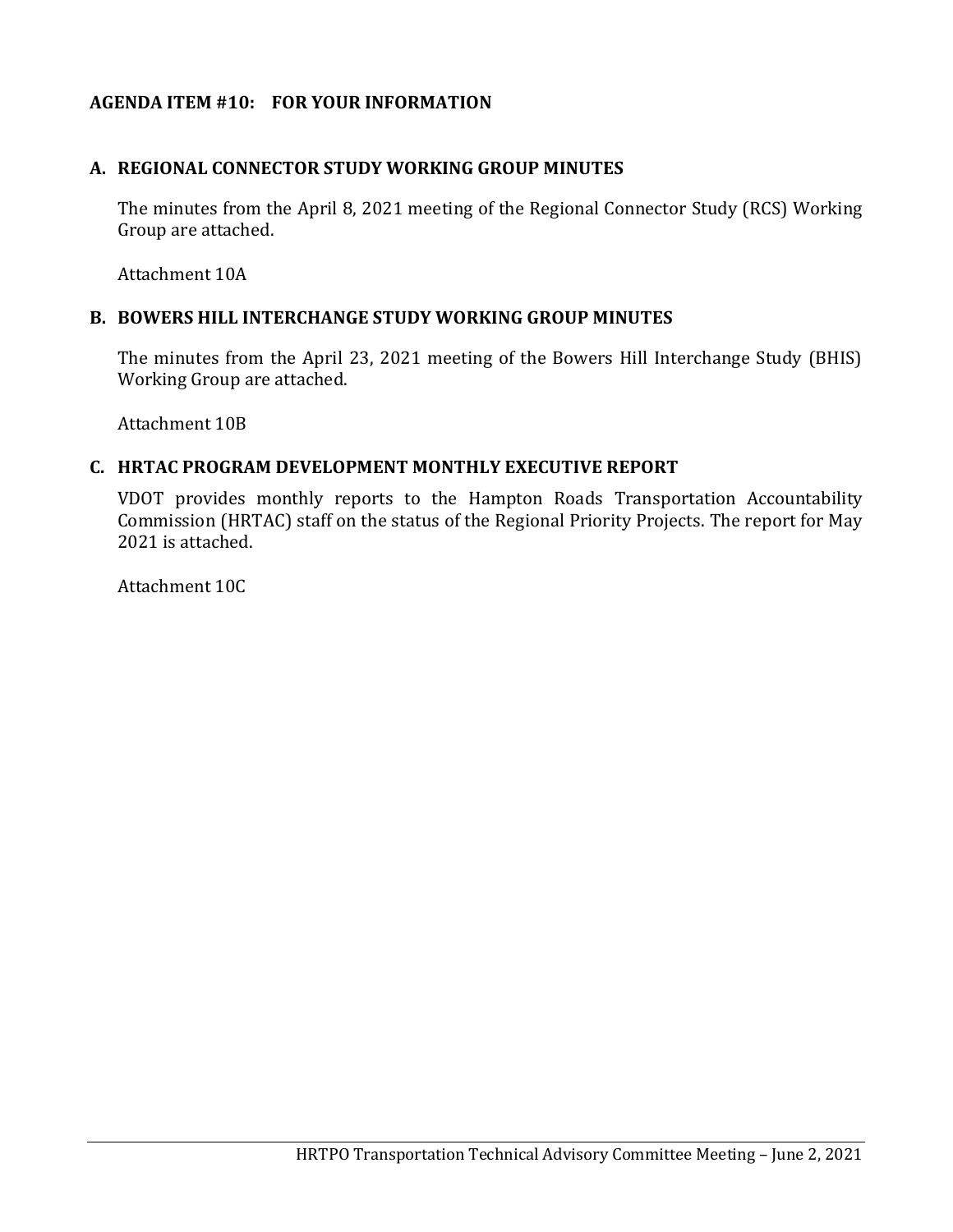#### **Bowers Hill Interchange Study Working Group Minutes – April 23, 2021**

Pursuant to the declared state of emergency in the Commonwealth of Virginia in response to the COVID-19 pandemic and to protect the public health and safety of the Working Group members, staff, and the general public, the Bowers Hill Interchange Study Working Group meeting was held electronically via Webex.

#### Attendance:

Bryan Stilley – Newport News Rob Brown – Norfolk Deborah Mangiaracina – Norfolk Carl Jackson – Portsmouth Robert Lewis - Suffolk Jason Souders – Suffolk Scott Smizik – VDOT Eric Stringfield – VDOT Ray Hunt - VDOT Nina Ullrich – VDOT Barbara Nelson – VPA Rob Case - HRTPO Keith Nichols – HRTPO

The meeting started at 9:35 am.

- Mr. Nichols read the introduction detailing that this was an electronic meeting.
- Item 2 Approval of Agenda
	- o The agenda was approved by consensus.
- Item 3 Public Comments
	- o No comments from the public were received prior to the meeting.
- Item 4 Approval of Minutes
	- $\circ$  The minutes of the February 26, 2021 meeting were reviewed. Mr. Lewis made a motion to approve the minutes and Mr. Jackson seconded. The minutes were approved by consensus.
- Item 5 General Study Update and Item 6 Next Steps
	- o Mr. Smizik made a presentation on the Bowers Hill Interchange Improvements Study, which included Items 5-6 on the agenda.
	- $\circ$  Mr. Smizik started the presentation by noting that there will likely be new material that will necessitate working group meetings each month for the rest of the year.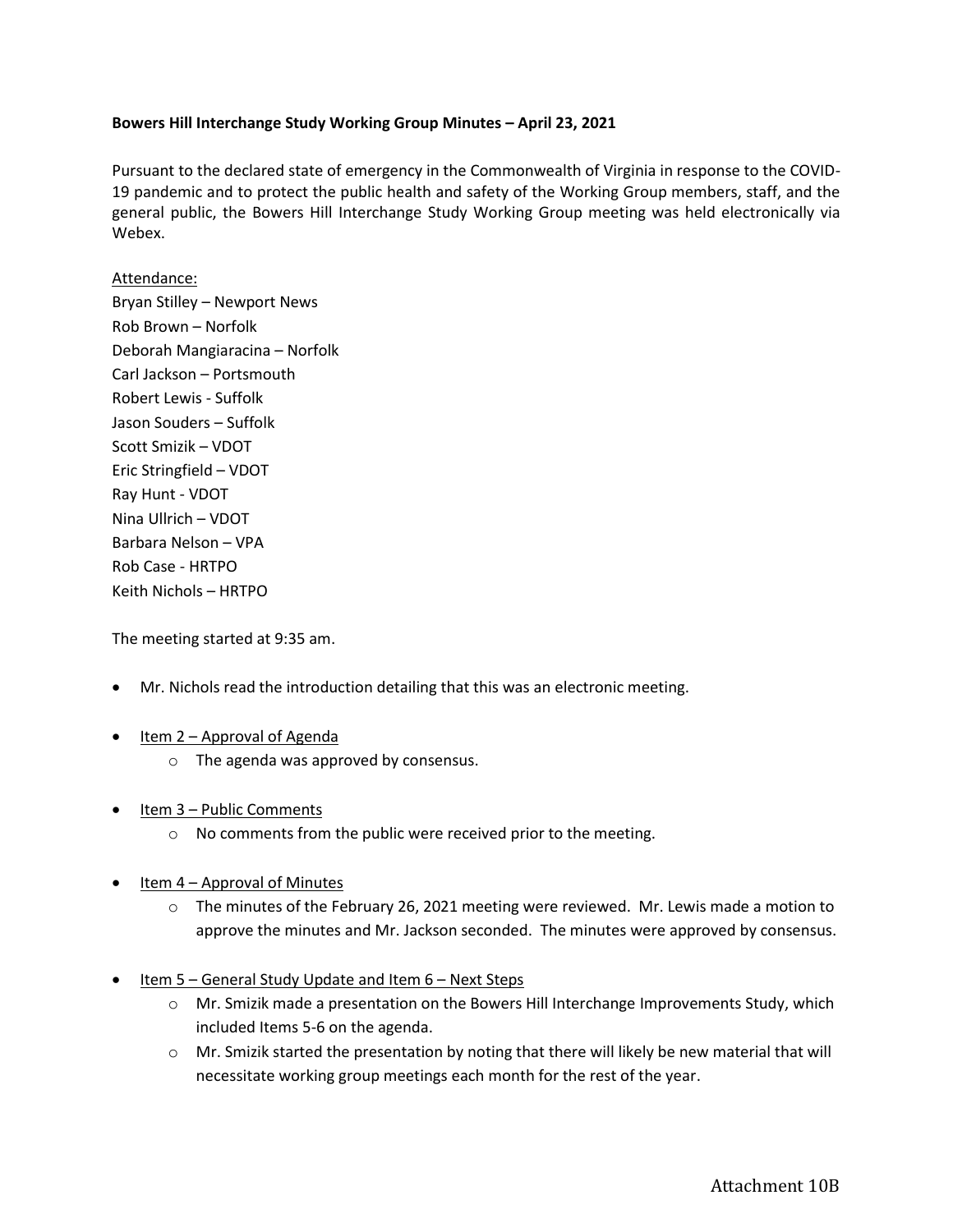- $\circ$  Mr. Smizik detailed recent coordination efforts, including communication with the public in response to accessing properties and coordination with agencies on specific topics. He emphasized coordination with the Coast Guard regarding two bridges in the corridor. The Coast Guard determined that the two crossings are exempt from requiring permits for the next five years.
- o Mr. Smizik reviewed the Citizen Comment Opportunity on the Range of Alternatives. He noted that the public survey received 1,300 responses. Responses generally favored a larger build project and a preference for no tolls, which he noted was not consistent with the study's Purpose and Need. VDOT also received many comments that addressed other locations and topics.
- o Mr. Jackson noted that he liked the comment from the Southern Environmental Law Center about incorporating TDM. He was glad to hear there is support on this from the public.
- o Mr. Smizik detailed the range of concepts and started by showing some preliminary speed and congestion data for the alternatives. Mr. Smizik noted that there was not much variation in expected speeds between many of the alternatives.
- $\circ$  Mr. Nichols asked what the TTI threshold line represented on each of the graphs. Mr. Smizik responded that the TTI threshold represents HRTPO's threshold between low and moderate congestion levels for freeways.
- o Mr. Smizik went over each alternative and whether VDOT is recommending retaining or not retaining each alternative moving forward.
	- No Build Required to retain in the analysis
	- Concept A: Add one general purpose lane in each direction on I-664 Recommend not retaining
	- Concept B: Add two general purpose lanes in each direction on I-664 Recommend not retaining
	- **Concept C: Add one managed lane and a part-time drivable shoulder in each direction on I-664 – Recommend retaining**
	- **Concept D: Add two managed lanes in each direction on I-664 – Recommend retaining**
	- Concept E: Add Collector-Distributor (CD) Lanes around interchanges on I-664 -Recommend not retaining
	- **■** Concept F: Transportation System Management (TSM) and Transportation Demand Management (TDM) - Recommend not retaining as stand-alone alternative but could be applied to the preferred alternative or advanced as independent projects
	- Concept G: Transit Only Improvements Recommend not retaining
- o Mr. Smizik noted that the NEPA document will detail each of the alternatives that are not retained as to why they weren't included.
- $\circ$  Mr. Smizik added that an Interchange Access Report (IAR) will be developed to analyze each interchange during the NEPA study. This allows for flexibility for interchange design. He added that decisions on widening to the outside or inside of the current lanes will be made following concurrence.